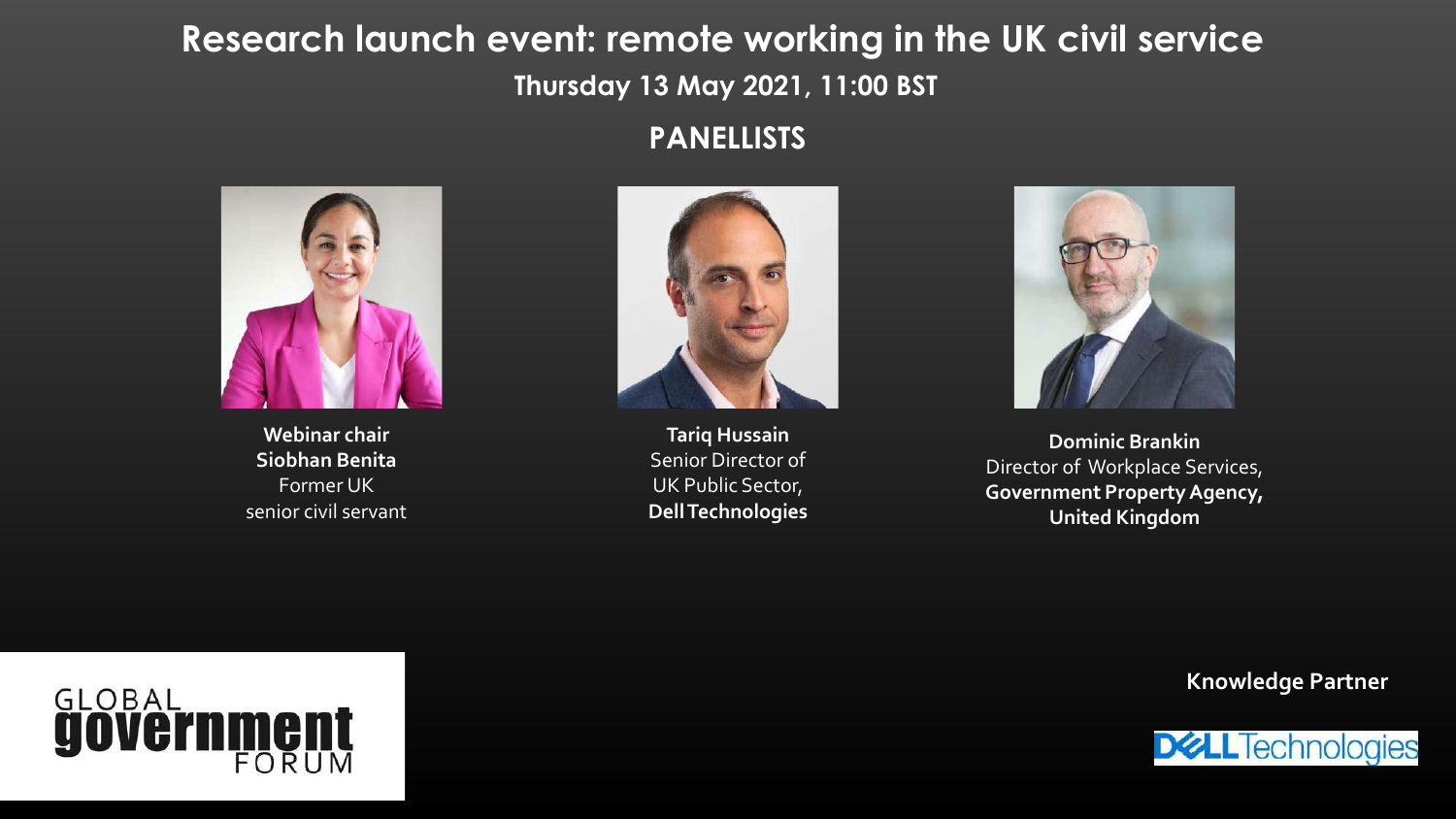# **Remote Working in the Civil Service: What we learnt from the survey**

**2020 Central Government & National Security** 13th May 2021 Tariq Hussain – Senior Director

# **DELLTechnologies**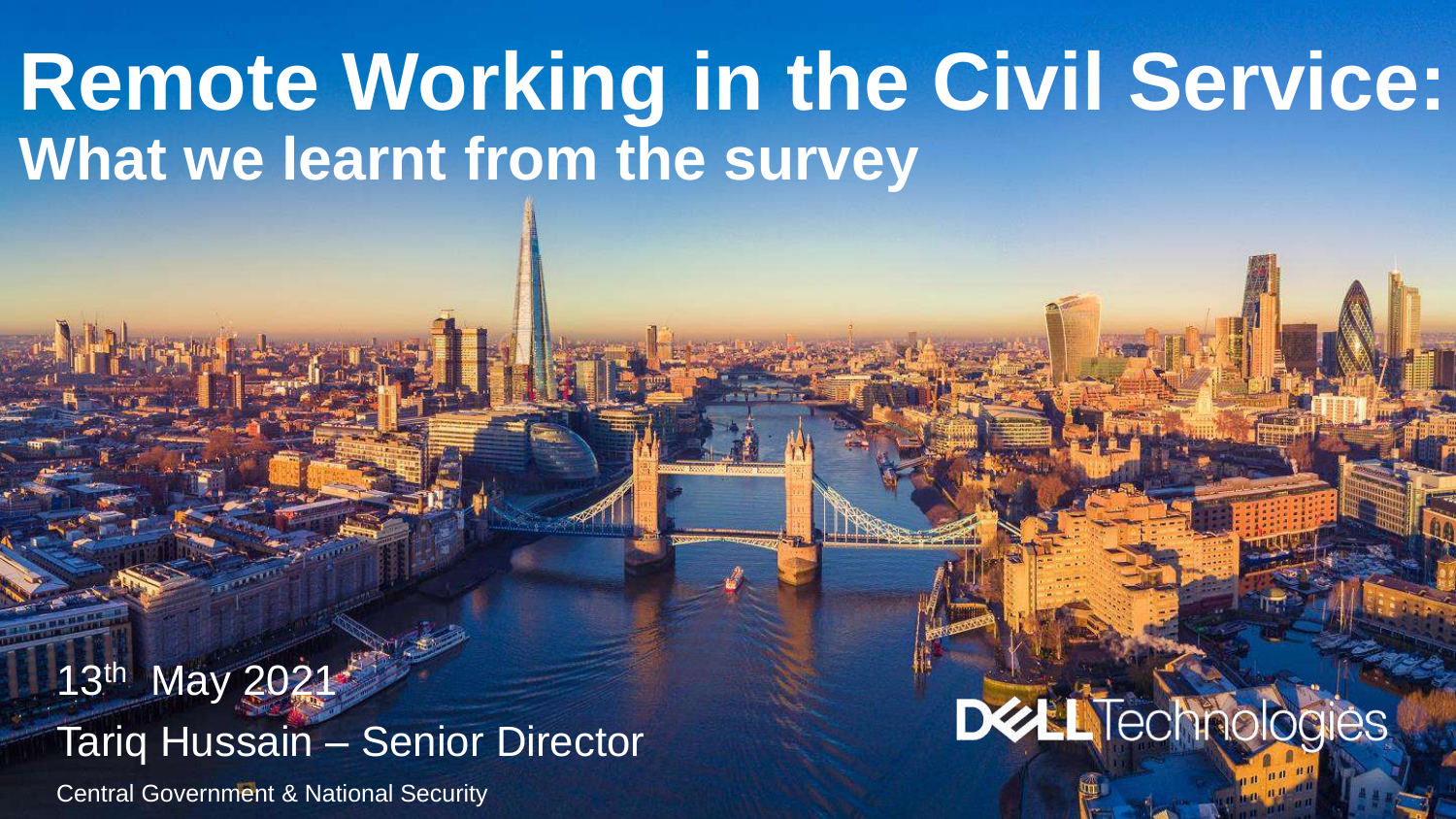### COVID-19 and the Digital Divide

- Pandemic has shone a spotlight on the digital divide across the country
- Technology now a crucial enabler for everyday essential services
- Covid will force us all to reimagine how we use technology
- The digital divide is not going to be fixed overnight
- Multifaceted complicated issue that requires collaboration between government, civic society and the corporate sectors
- Need to understand:
	- 1. how people get access to devices
	- 2. are they connected to the internet
	- 3. do they have the skills and motivation
	- 4. Training, Messaging, Collaboration, Management, New Starters etc etc

**DELL**Technologies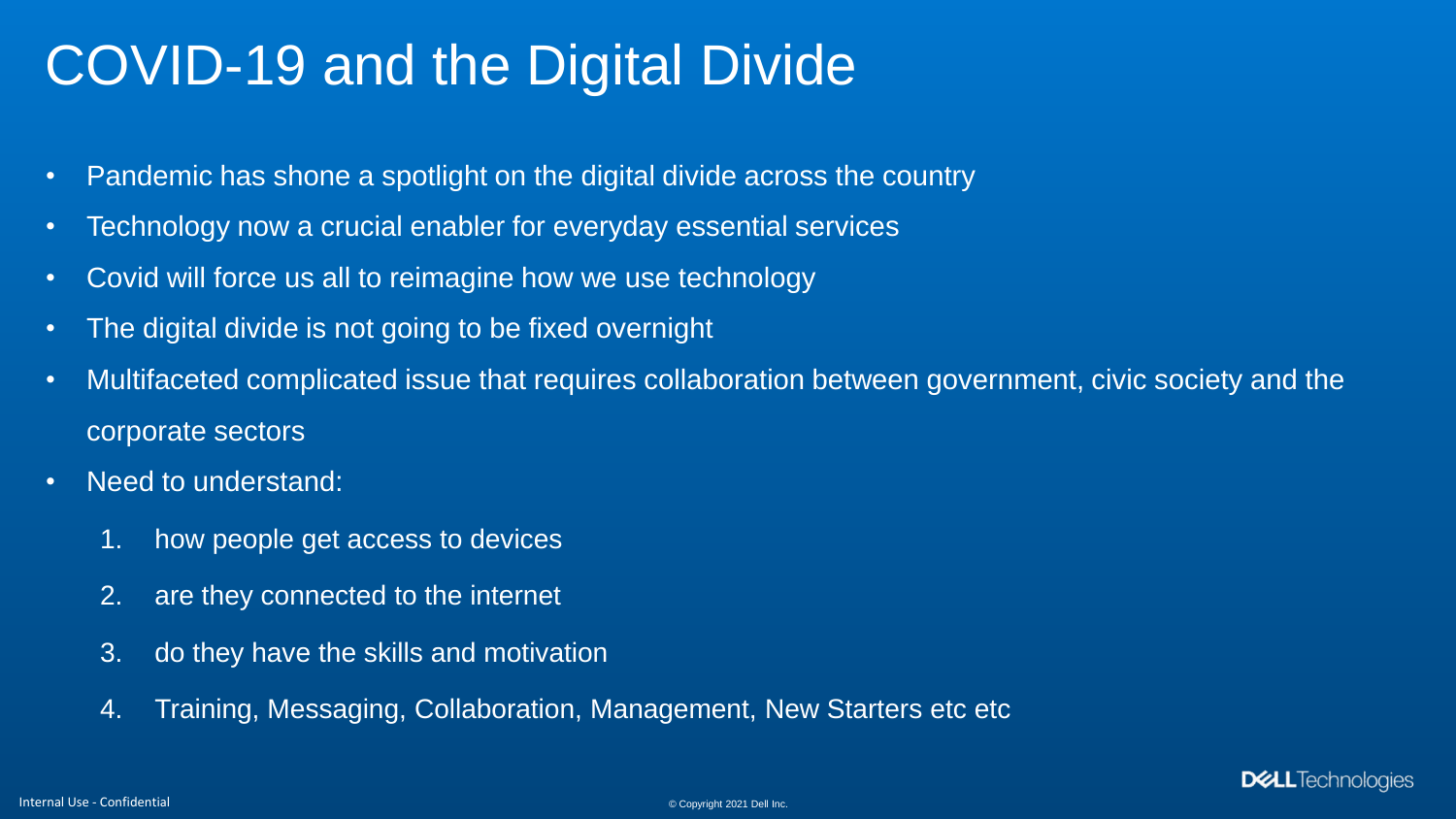## What did we want to learn from the survey?

- Do civil servants have the right tools?
- Is security and compliance in remote working practices being effectively managed by civil service organisations?
- What has mass remote working meant for workforce productivity and effective delivery of public services?
- How has civil servants' wellbeing been affected by home working?



**D&LL**Technologies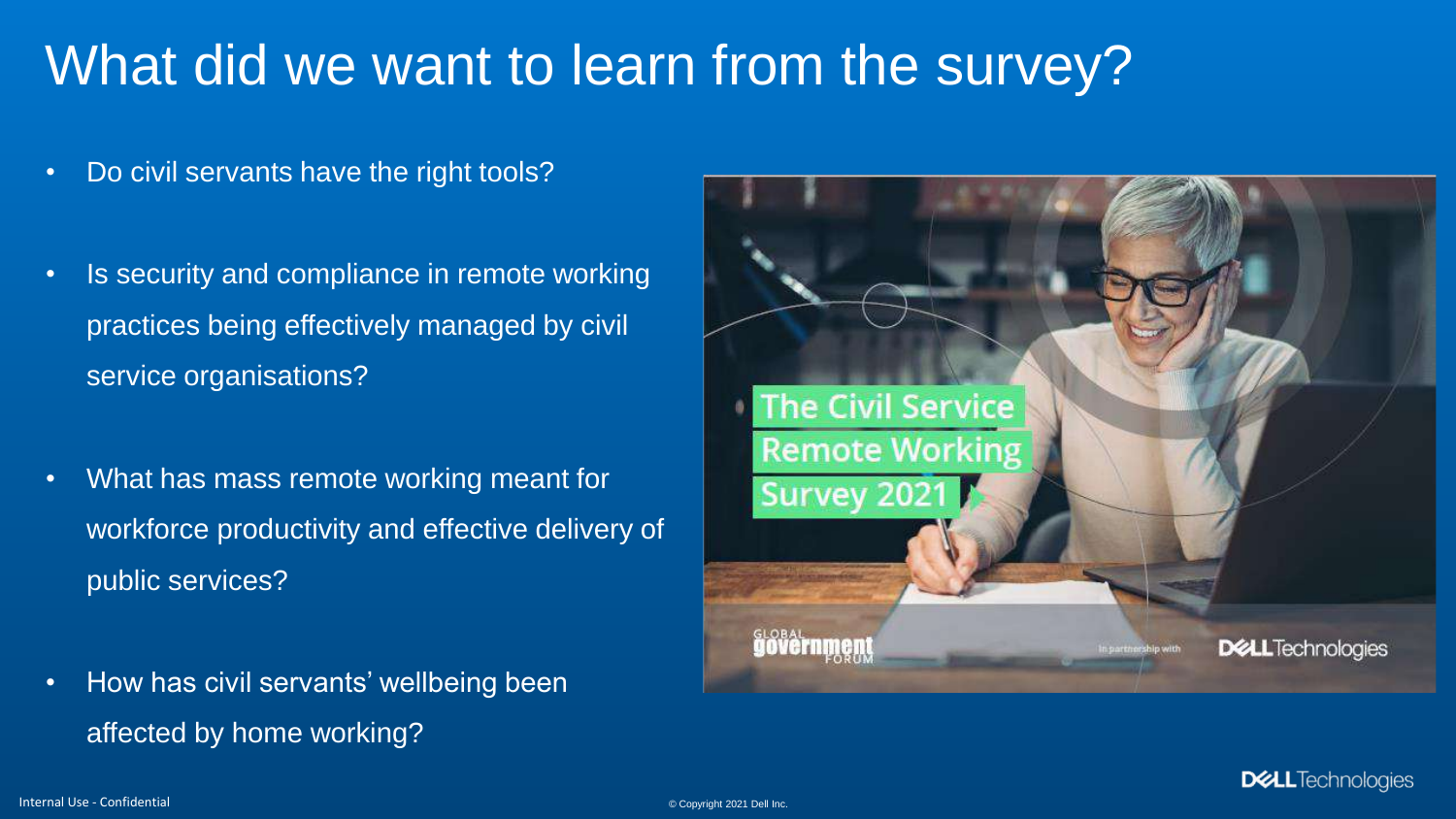## KEY Survey Findings

- 93% said they were provided with the devices they needed to work remotely
- 73% of respondents found they were able to carry out their full role working remotely
- Confidence was high in the security of most software, hardware and infrastructure
- But just 34% said their employer had checked whether their home working arrangements were compliant with data protection rules
- 6% of respondents worked from home all the time prior to the pandemic
- 82% of respondents strongly agreed with the statement: 'I would like to work remotely/from home more frequently in the future'